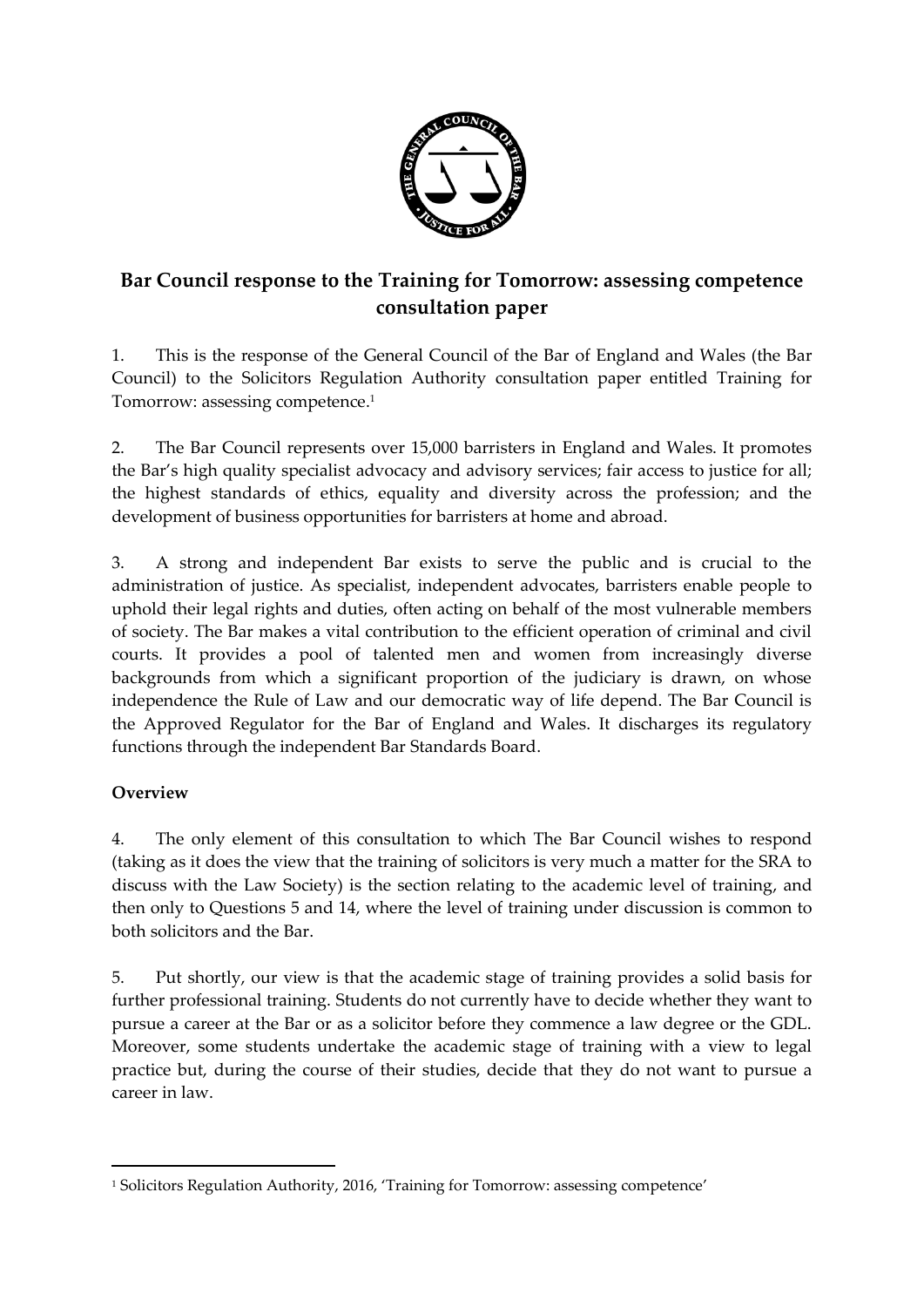6. Accordingly, the Bar Council is not of the view that changes need to or should be made to the academic stage of training.

## **Q5 - Do you agree that the standard for qualification as a solicitor, which will be assessed through the SQE, should be set at least at graduate level or equivalent?**

7. In our view, regardless of any changes that the SRA may consider in relation to solicitors' training, the Bar should remain a graduate-only profession. If the SRA remove the graduate level requirement for solicitors, fewer candidates seeking a legal profession would undertake a degree. We are concerned that a side effect of this would be that the pool of candidates for the Bar would diminish. Most students only take a view as to whether to pursue a career as a solicitor or a barrister once they have undertaken some legal training, either on an undergraduate course or during the GDL. Until that point in time they are not sufficiently informed to make a decision as to which branch of the legal professions to follow. By dissuading students from studying to graduate level, the SRA will diminish the numbers of those who will consider a career at the Bar.

8. At this point, we think it worth repeating views expressed by the Bar Council in past responses concerning the need for graduate entry to the legal professions. With regard to the Bar, there is a direct correlation in the type of skills learned in undergraduate studies and those practised at the Bar. We therefore believe that graduate-equivalence is necessary. A lower standard is not appropriate for the level of legal service provision – often of a highly academic nature – required by barristers. We would be surprised if the same remark did not also apply to Solicitors.

9. We wish also to draw attention to the following possible consequences that might flow from the adoption of non-graduate pathways:

(a) the risk to consumers if practitioners no longer possess a common body of knowledge acquired through a recognised course;

(b) the substantial variations of standards of legal advice on offer that may result;

(c) the risk of over-specialisation at too early a stage of legal education and training, before the practitioner's views as to choice have fully formed; and

(d) (crucially) the potential damage to the UK economy through international reputational damage if lawyers in England and Wales are compared with their foreign counterparts.

10. We are also concerned that the disparity between the training routes would affect social mobility. Those students who are less well off or come from a less well-informed or sophisticated background would not have the necessary information to make such an important choice at this early stage. The single access point to the professions which currently exists will be destabilised and disappear.

## **Q14 - Do you agree that not all solicitors should be required to hold a degree?**

11. The Bar Council is concerned that, if the SRA were to remove the requirement that solicitors should have a degree, then it would create a disconnect between barristers and solicitors where the BSB requires barristers to have a degree and the SRA does not require solicitors to have one.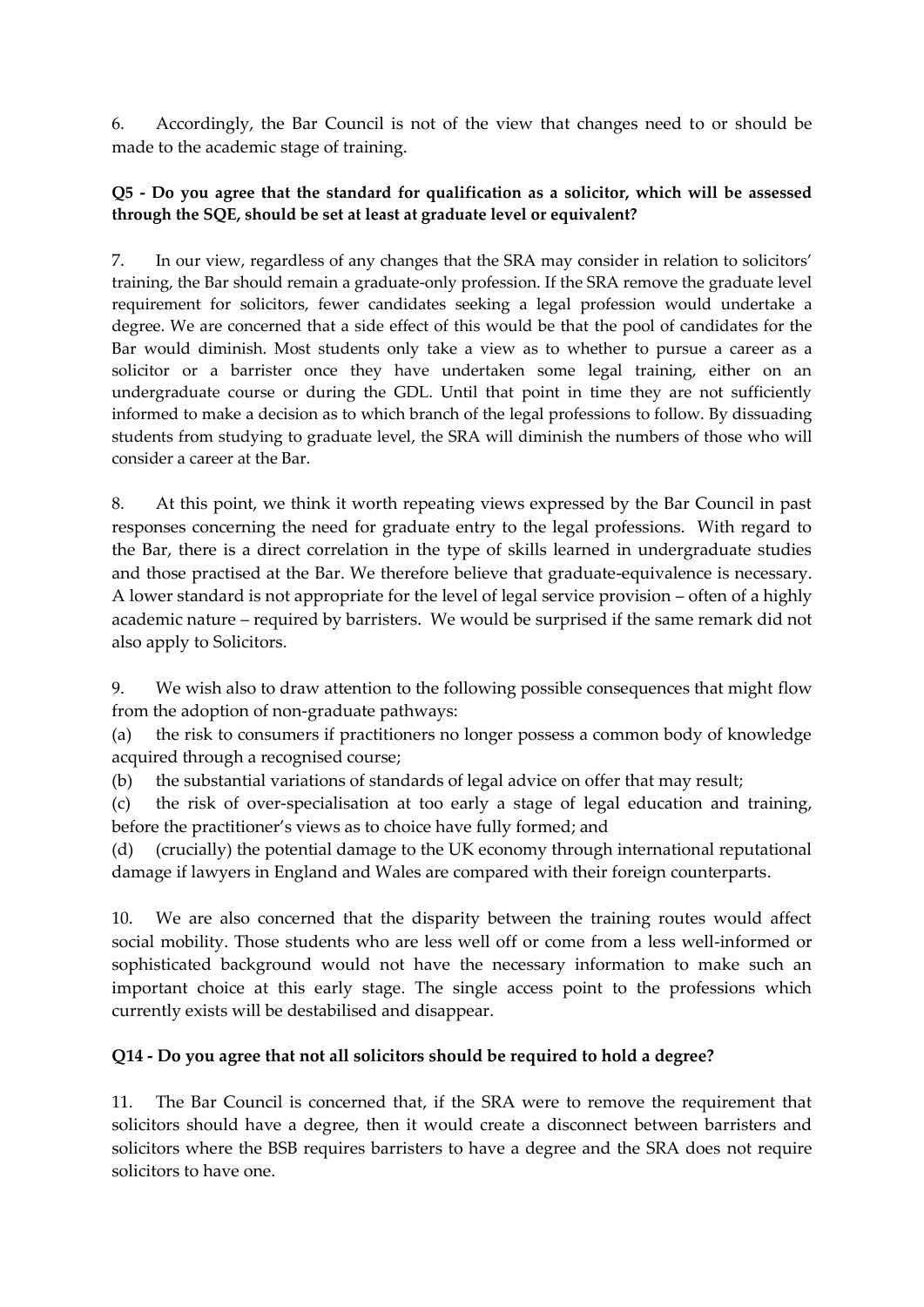12. This would create a potential problem for students who, without studying any law, would be required to choose whether to become a barrister or a solicitor at the age of 18 when they are leaving school and making a choice about university. There is added concern that, because students from non-traditional backgrounds tend to be less well informed than other candidates, these students would not be in a position to make an informed decision about their career path at such an early stage.

13. We are also concerned that those universities which currently teach qualifying law degrees may cease to provide this option to their students. This will decrease the options available for those students who would need a qualifying law degree to pursue a career at the Bar. Rather than widening access the suggestion will reduce available training for aspiring solicitors and barristers.

14. More positively, we take the view (summarised in our response to Q5 above, and which we have also expressed in our response to the similar Future Bar Training consultation that the BSB has recently conducted) that the opportunity for mental training and development that a degree confers is a critical part of the skillset of any practising lawyer, whether solicitor or barrister. The SRA is invited to read the reasons upholding that view which are expressed more fully in the responses by the Bar Council and the Council of the Inns of Court to the Future Bar Training consultation, which are available on the BSB website.

15. The current system, whereby solicitors undertake an undergraduate degree or the GDL, also gives those students adequate time to understand the legal system and to make informed choices as to what practice areas and what sorts of work they would like to do. This helps social mobility, as it means all potential solicitors or barristers are better informed as to the career paths and opportunities available to them.

16. We are also sceptical that the proposition that the SQE can be designed to allow through only those candidates who have acquired the mental skills through other means. We suspect that the creation of the SQE for non-graduates will simply lead to the emergence of course providers offering unsatisfactory teaching to the test.

17. In terms of social mobility at later stages we are concerned that the proposals will make it more difficulty for those who wish to change profession, from solicitor to barrister, at a later point in their career. Such a change would be likely to be more difficult and more expensive than is currently the case.

18. We are confident that the Law Society will raise other pertinent points relevant to their profession. We would comment that is seems likely that even if the proposed change did take place, and solicitors were not required to have a degree, large and magic circle solicitors' firms will still most likely want applicants and their solicitors to hold a qualifying law degree. There is therefore a danger that the proposals would bifurcate the solicitors' profession.